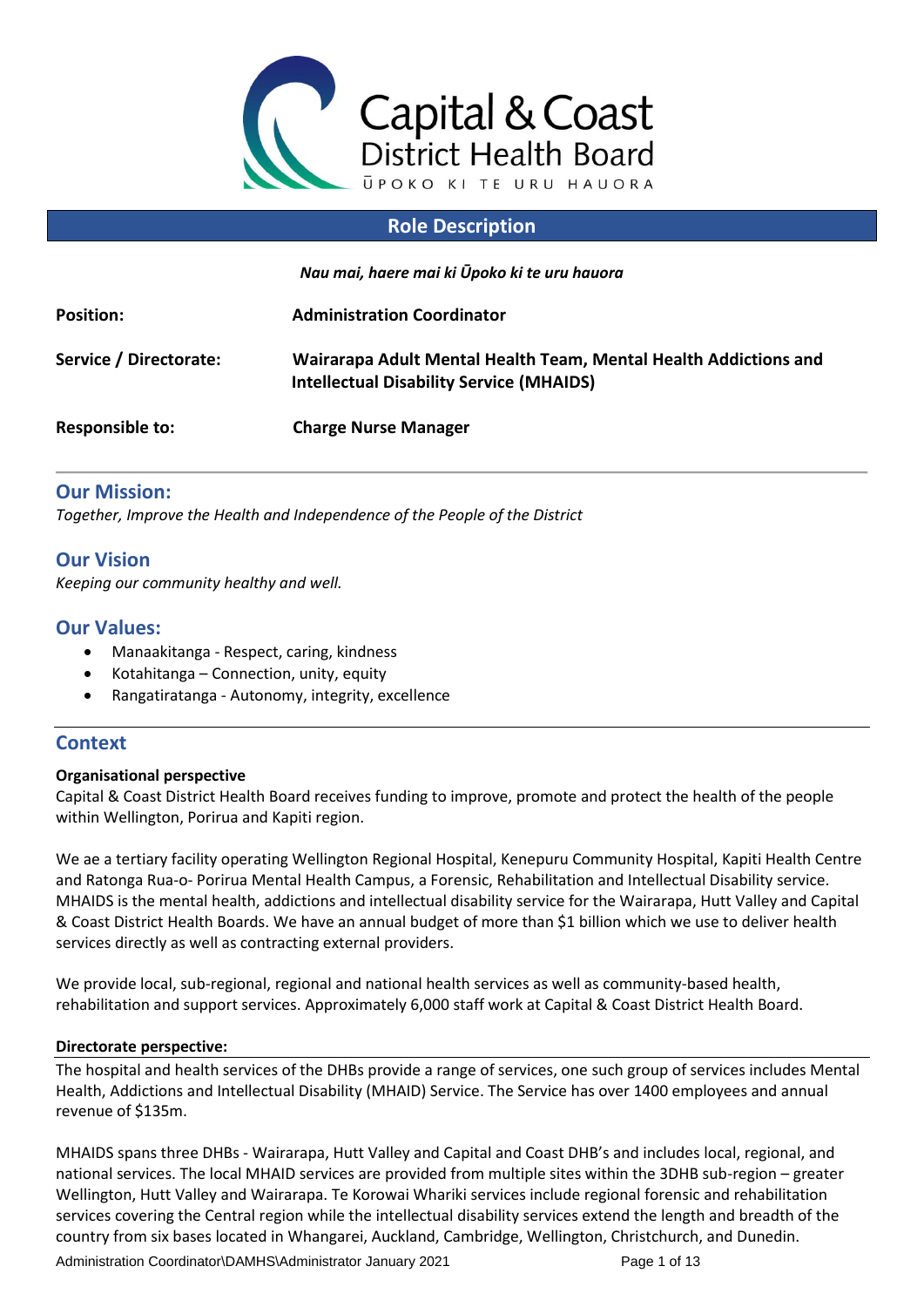The core business of the Service is the provision of quality specialist services, integrated with primary and secondary providers in the communities we serve.

The Service is committed to the underlying principles of:

- The New Zealand Disability Strategy: Making a World of Difference Whakanui Oranga.
- Te Tahuhu and the Mental Health Blueprint for Mental Health Services in New Zealand to guide and direct service design, delivery, development, and review.
- Intellectual Disability High and Complex Framework
- Te Tiriti o Waitangi as the founding document of Aoteroa/New Zealand.

The Service has access to business support services including Human Resources and Finance. In addition, management and delivery of clinical services across the Service is underpinned by consultation, advice, and support from a range of cultural, consumer, and family advisors, and business, quality and organisational development personnel.

### **Position Purpose**

A key responsibility of this position is to provide administrative support to the Team Leaders and team members, to achieve the goals and objectives of their operational area. This support will enable the delivery of administrative services that will assist team members to provide a safe, quality service that is in line with best practice and service specifications.

To allow for and sustain flexibility within the changing MHAID environment, and to meet contractual requirements, the administration coordinator from time to time will be required to undertake project work and other tasks as may be assigned.

One of the key purposes of this role is to ensure the best quality of administrative services are provided to the manager, team and clinical staff. The position of Administration Co-ordinator reports directly to the team leader and is responsible for administrating systems, policies and procedures to enhance the performance and day-to-day operational requirements of the Service.

| <b>Key Accountability</b>                                                                                           | <b>Deliverables / Outcomes</b>                                                                                                                                                                                                                                                                                                                                                                                                                                                                                                                                       | <b>Key Performance Indicators/Measures</b>                                                                |
|---------------------------------------------------------------------------------------------------------------------|----------------------------------------------------------------------------------------------------------------------------------------------------------------------------------------------------------------------------------------------------------------------------------------------------------------------------------------------------------------------------------------------------------------------------------------------------------------------------------------------------------------------------------------------------------------------|-----------------------------------------------------------------------------------------------------------|
| Establish and maintain systems<br>that offer an efficient and<br>timely service to the Multi-<br>disciplinary Team. | Oversee administration personnel,<br>offering support and direction as<br>required and ensuring staff are up-<br>skilled in all facets of administration.<br>• Oversee all administration activities,<br>delegating tasks as appropriate.<br>Is responsible for output and quality of<br>administrative work.<br>• Ensures all administration tasks are<br>carried out in a timely manner.<br>Regularly updates Team Leader<br>regarding team issues.<br>Monitors statistical information.<br>Maintains booking system for cars.<br>Ensures supplies are maintained. | • All systems are maintained and<br>information is up-to-date.<br>Positive feedback from team<br>members. |

### **Key Accountabilities**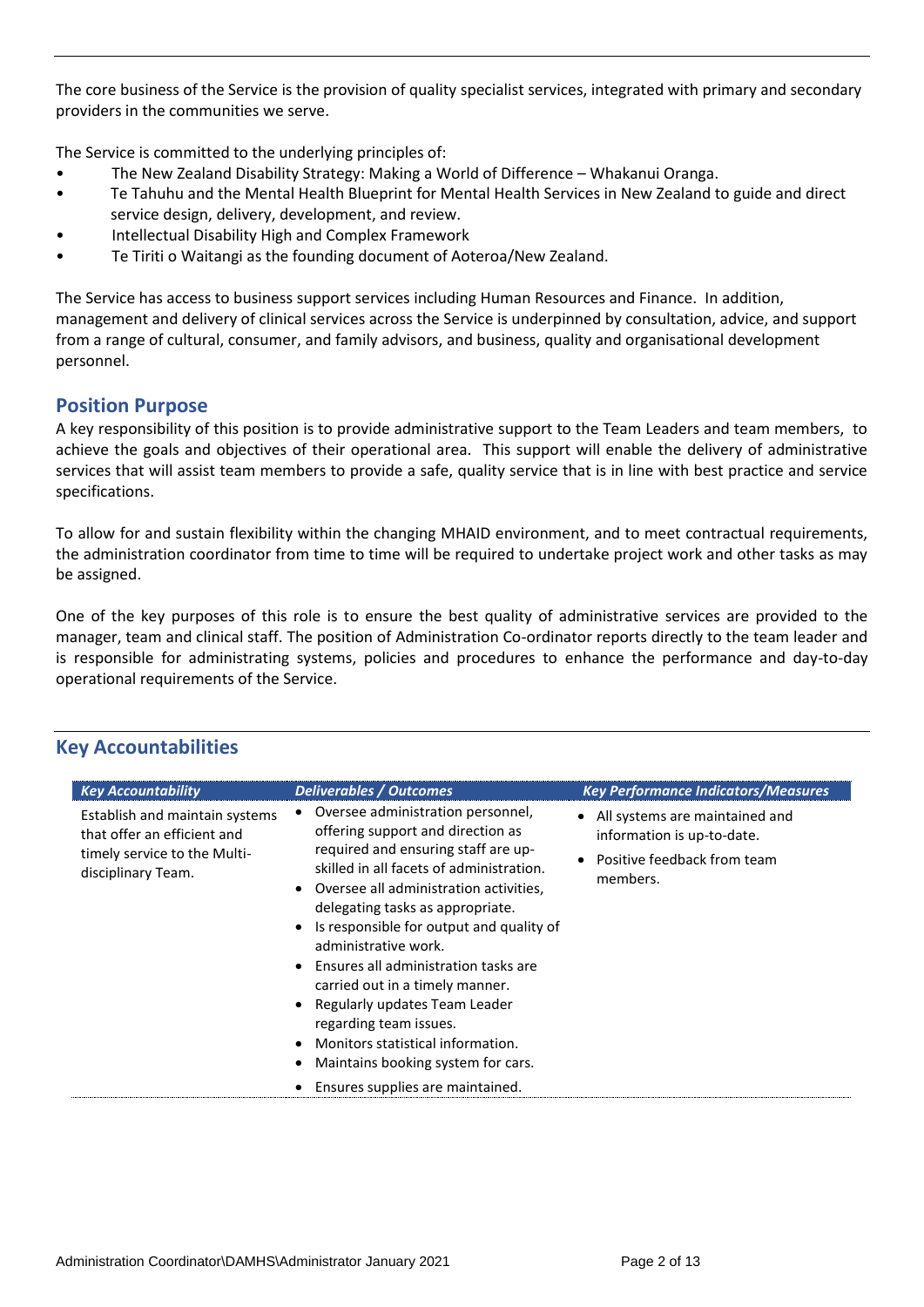| <b>Key Accountability</b>                                                                                                                                          | <b>Deliverables / Outcomes</b>                                                                                                                                                                                                                                                                                                                                                                                                                                                                                                                                                          | <b>Key Performance Indicators/Measures</b>                                                                                                                     |
|--------------------------------------------------------------------------------------------------------------------------------------------------------------------|-----------------------------------------------------------------------------------------------------------------------------------------------------------------------------------------------------------------------------------------------------------------------------------------------------------------------------------------------------------------------------------------------------------------------------------------------------------------------------------------------------------------------------------------------------------------------------------------|----------------------------------------------------------------------------------------------------------------------------------------------------------------|
| All equipment, vehicles and<br>buildings are maintained and<br>updated.                                                                                            | Ensures building maintenance is<br>carried out.<br>Ensures cars are maintained.<br>Ensures all team base equipment is<br>maintained and updated as requested.<br>Liaise with PA for sector regarding<br>$\bullet$<br>Capex purchases as requested by the<br>manager.                                                                                                                                                                                                                                                                                                                    | • Positive feedback from team.                                                                                                                                 |
| Financial requirements are<br>met.                                                                                                                                 | Assist the manager in coding and<br>٠<br>maintaining accuracy of accounts.<br>Ensure all accounts are processed on<br>time.<br>Coordinate the purchase of goods,<br>٠<br>other than stationery for the<br>department.                                                                                                                                                                                                                                                                                                                                                                   | • All accounts are processed on time.<br>• Goods obtained in a timely manner.                                                                                  |
| Maintain all legal<br>requirements.                                                                                                                                | Oversees the administration of the<br>Mental Health Act in conjunction with<br>the Mental Health Act Administrator<br>at the Director of Area Mental Health<br>Services (DAMHS) Office.<br>Is familiar with and can carry out all<br>$\bullet$<br>legal aspects of the Mental Health Act.<br>Is familiar with the Criminal Procedure<br>(Mentally Impaired Persons') Act,<br>Intellectual Disability (Compulsory<br>Care & Rehabilitation) Act and<br>Children Young Persons & Their<br>Families Act.<br>Is familiar with the Privacy Act and<br>$\bullet$<br>Health & Information Act. | Provide accurate information and<br>advice to clinicians regards the MHA<br>administrative process                                                             |
| Information systems operate<br>responsively and efficiently.                                                                                                       | Ensure data is accurately entered,<br>$\bullet$<br>maintained and retrieved in a timely<br>manner.<br>Maintain integrity of all information<br>systems by ensuring that only<br>authorised staff obtain access.                                                                                                                                                                                                                                                                                                                                                                         | All reports from the data entered is<br>accurate and up to date.                                                                                               |
| All information relating to<br>clients/tangata whaiora is filed<br>promptly and kept up to date,<br>and all requests for files are<br>actioned in a timely manner. | Ensure client/tangata whaiora files are<br>maintained as per the Primary File<br>Manual.<br>• Ensure all file requests and discharges<br>are actioned in a timely manner.<br>Ensure files are kept securely in<br>accordance with Primary File protocol.                                                                                                                                                                                                                                                                                                                                | Files are up-to-date and accessible to<br>clinicians when required.                                                                                            |
| Co-ordination of workloads                                                                                                                                         | Support the administration team<br>٠<br>Carry out any new procedures as<br>٠<br>required by the Service.<br>Show flexibility and willingness to<br>relieve other administrative staff who<br>may be on annual, sick leave or<br>overload situations, within the team<br>and the wider service.                                                                                                                                                                                                                                                                                          | Works collaboratively with other<br>administration staff within the team<br>and the directorate.<br>Implements procedures in a timely<br>and effective manner. |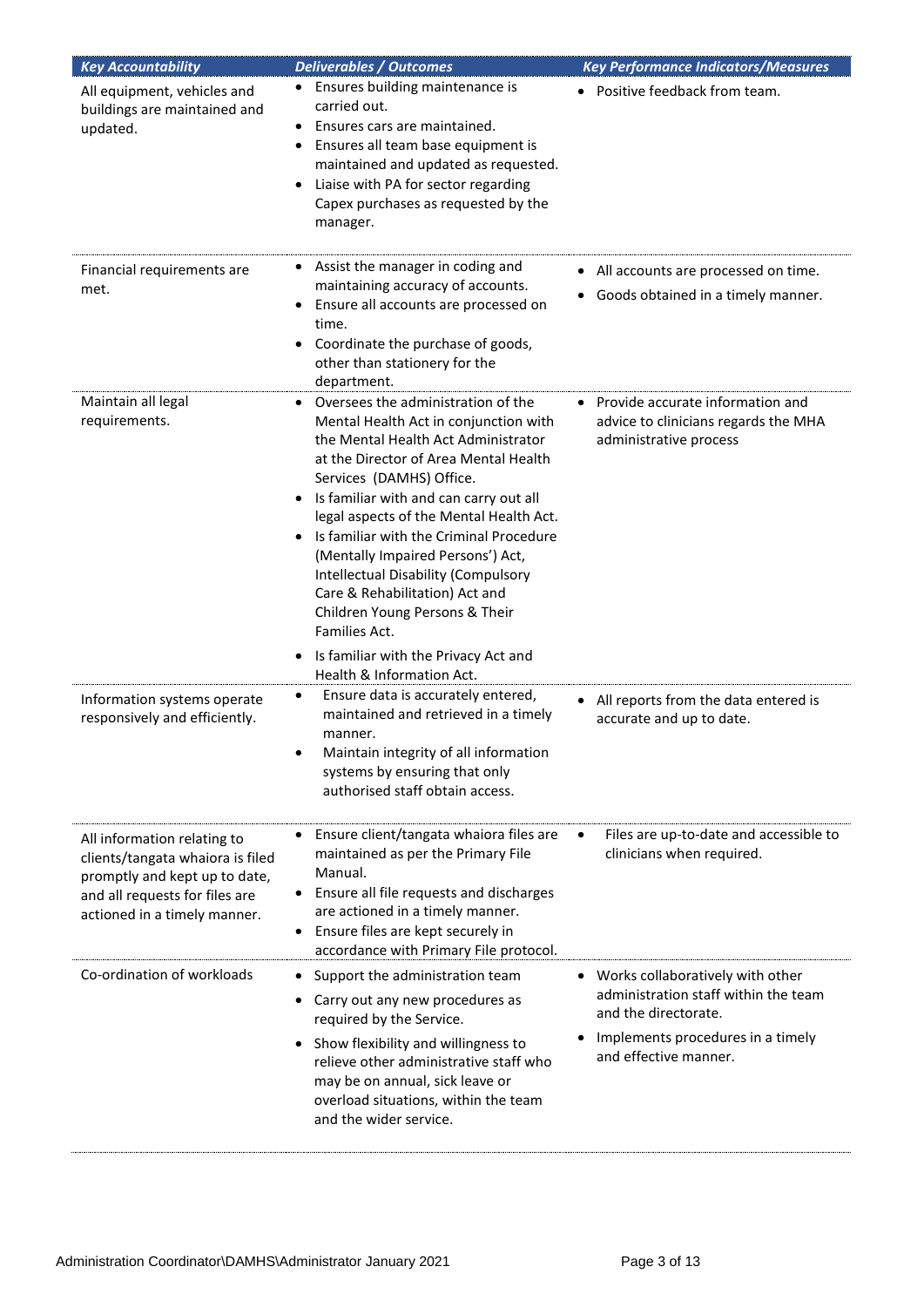| <b>Key Accountability</b>                                                                            | <b>Deliverables / Outcomes</b>                                                                                                                                                                                                                                                                                                                                                                                                                        | <b>Key Performance Indicators/Measures</b>                                                                                                                                                                                                                                                                                              |
|------------------------------------------------------------------------------------------------------|-------------------------------------------------------------------------------------------------------------------------------------------------------------------------------------------------------------------------------------------------------------------------------------------------------------------------------------------------------------------------------------------------------------------------------------------------------|-----------------------------------------------------------------------------------------------------------------------------------------------------------------------------------------------------------------------------------------------------------------------------------------------------------------------------------------|
| Team Work                                                                                            | Support the manager with<br>administration and Human Resource<br>processes as requested.<br>Meet regularly with administration<br>team.<br>Meet as required with the<br>٠<br>Administration Consultant to discuss<br>administrative issues.<br>Attends monthly meetings with the<br>$\bullet$<br>administration coordinators as well as<br>additional meetings as required.                                                                           | Positive feedback<br>The clinical team is supported<br>$\bullet$<br>effectively with organisation, practice<br>and systems.                                                                                                                                                                                                             |
| Professional Development                                                                             | Development activity as agreed in<br>٠<br>performance development plan,<br>developed through performance<br>appraisal.<br>Attend regular supervision sessions,<br>arranged through Professional Leader.                                                                                                                                                                                                                                               | Participates in appropriate training<br>$\bullet$<br>and development<br>Demonstrate the development of<br>self/management skills and reflects on<br>practice.                                                                                                                                                                           |
| Actively contributes to<br><b>Continuous Quality</b><br>Improvement activities within<br>the service | • Identifies improvement opportunities<br>and notifies the manager of these.<br>• Participates in the service's quality<br>improvement activities.<br>• All controlled documents (policies,<br>procedures etc) are appropriately<br>formatted for the manager's sign off.<br>• Provides good client/tangata whaiora<br>service and is responsive to<br>client/tangata whaiora requests or<br>complaints.<br>Maintain policy and procedure<br>manuals. | • Evidence of contribution to quality<br>improvement.<br>• Controlled documents are<br>appropriately formatted.<br>• All manuals are updated as per C&C<br>DHB practice.                                                                                                                                                                |
| Complies with responsibilities<br>under the Health & Safety in<br>Employment Act 1992                | Read and understood the Health &<br>Safety policy and procedures.<br>Actively support and comply with<br>Health & Safety policy and procedures.                                                                                                                                                                                                                                                                                                       | • Evidence of support and compliance<br>with health and safety policy and<br>procedures including use of protective<br>clothing and equipment as required,<br>active participation in hazard<br>management and identification<br>process, and proactive reporting and<br>remedying of any unsafe work<br>condition, accident or injury. |

A temporary change of location to another base may be required in order to meet client and service requirements.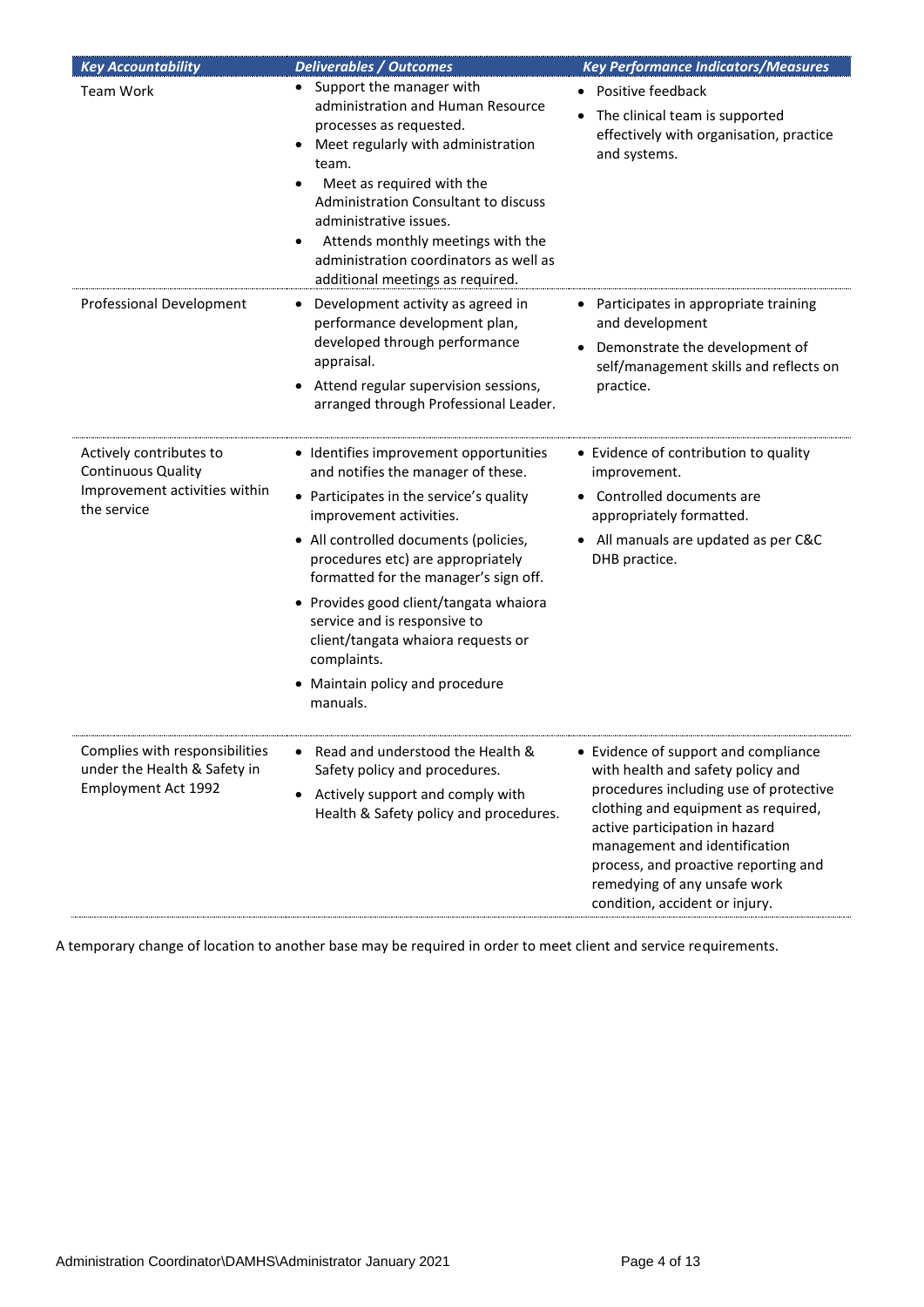# **Key Relationships & Authorities**

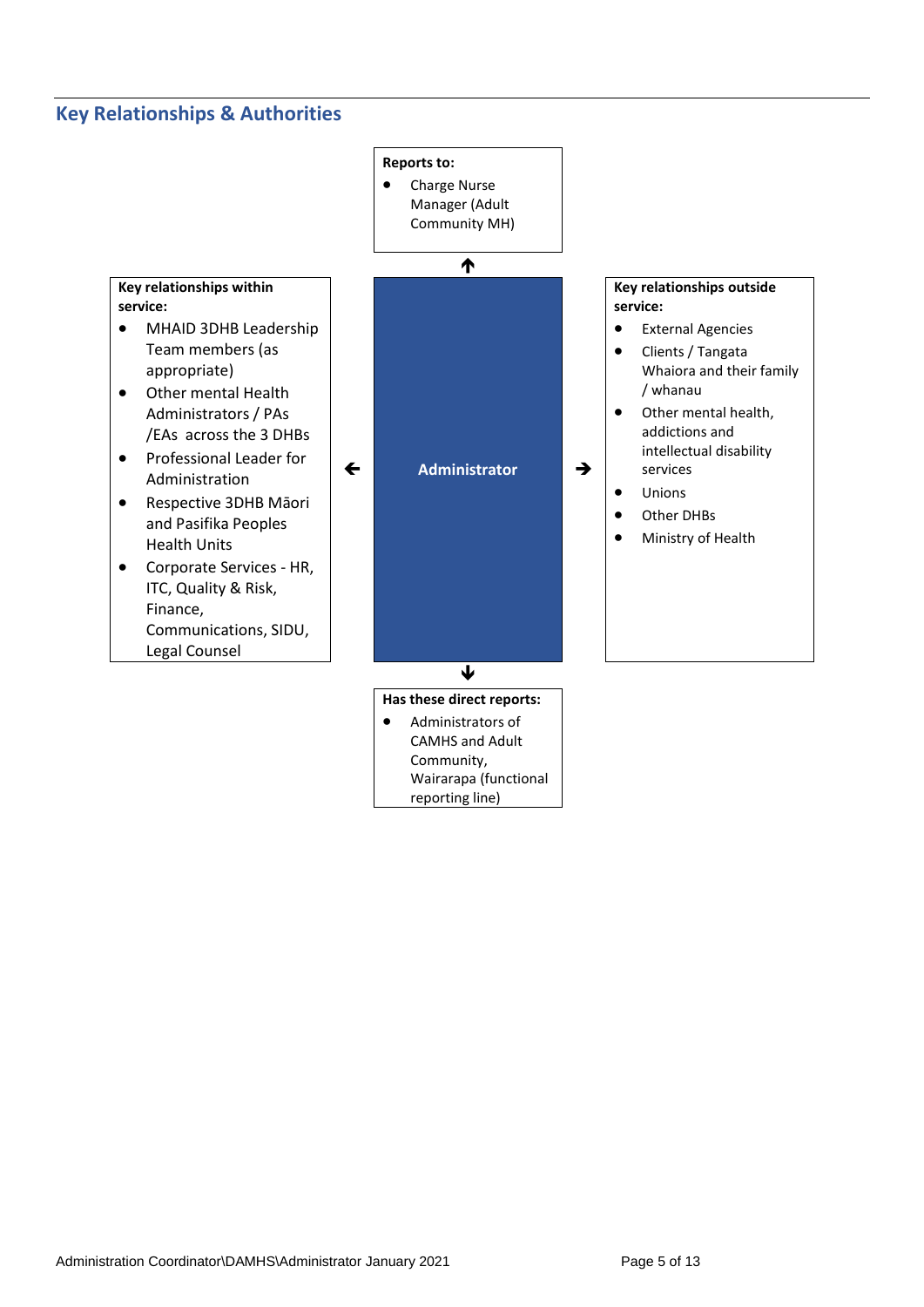# **Capability Profile**

#### **Competencies**

Solid performance in the role requires demonstration of the following competencies. These competencies provide a framework for selection and development.

| <b>Competency</b>                | <b>Behaviours</b>                                                                                                                                                                                                                                                                                                                                                                                                                                                                                                                                                                                    |
|----------------------------------|------------------------------------------------------------------------------------------------------------------------------------------------------------------------------------------------------------------------------------------------------------------------------------------------------------------------------------------------------------------------------------------------------------------------------------------------------------------------------------------------------------------------------------------------------------------------------------------------------|
| <b>Customer Focus</b>            | • Is dedicated to meeting the expectations and requirements of internal and external customers<br>• Gets first-hand customer information and uses it for improvements in products and services<br>• Acts with customers in mind<br>• Establishes and maintains effective relationships with customers and gains their trust and respect                                                                                                                                                                                                                                                              |
| <b>Teamwork</b>                  | • Develops constructive working relationships with other team members.<br>• Has a friendly manner and a positive sense of humour.<br>• Works cooperatively - willingly sharing knowledge and expertise with colleagues.<br>• Shows flexibility - is willing to change work arrangements or take on extra tasks in the short term<br>to help the service or team meet its commitments.<br>• Supports in word and action decisions that have been made by the team.<br>• Shows an understanding of how one's own role directly or indirectly supports the health and<br>independence of the community. |
| <b>Quality and</b><br>Innovation | • Provides quality service to those who rely on one's work.<br>• Looks for ways to improve work processes - suggests new ideas and approaches.<br>• Explores and trials ideas and suggestions for improvement made by others.<br>• Shows commitment to continuous learning and performance development.                                                                                                                                                                                                                                                                                              |
| <b>Integrity and trust</b>       | · Is widely trusted<br>· Is seen as a direct, truthful individual<br>• Can present the unvarnished truth in an appropriate and helpful manner<br>• Keeps confidences<br>• Admits mistakes<br>• Doesn't misrepresent her/himself for personal gain                                                                                                                                                                                                                                                                                                                                                    |
| <b>Taking Responsibility</b>     | • Is results focussed and committed to making a difference.<br>. Plans and organises work, allocating time to priority issues, meeting deadlines and coping with<br>the unexpected.<br>• Adjusts work style and approach to fit in with requirements.<br>• Perseveres with tasks and achieves objectives despite obstacles.<br>• Is reliable - does what one says one will.<br>• Consistently performs tasks correctly - following set procedures and protocols.                                                                                                                                     |
| <b>Self Knowledge</b>            | • Knows personal strengths, weaknesses, opportunities, and limits<br>• Seeks feedback<br>• Gains insights from mistakes<br>• Is open to criticism<br>· Isn't defensive<br>• Is receptive to talking about shortcomings<br>• Looks forward to balanced (+'s and -'s) performance reviews and career discussions                                                                                                                                                                                                                                                                                       |
| Communication                    | • Practises active and attentive listening.<br>• Explains information and gives instructions in clear and simple terms.<br>• Willingly answers questions and concerns raised by others.<br>• Responds in a non-defensive way when asked about errors or oversights, or when own position is<br>challenged.<br>• Is confident and appropriately assertive in dealing with others.<br>• Deals effectively with conflict.                                                                                                                                                                               |
| Partnership with<br>Maori        | . Understands the principals of Te Tiriti o Waitangi and how these apply within the context of<br>health service provision.<br>. Applies the notion of partnership and participation with Maori within the workplace and the<br>wider community.<br>. Implements strategies that are responsive to the health needs of Maori                                                                                                                                                                                                                                                                         |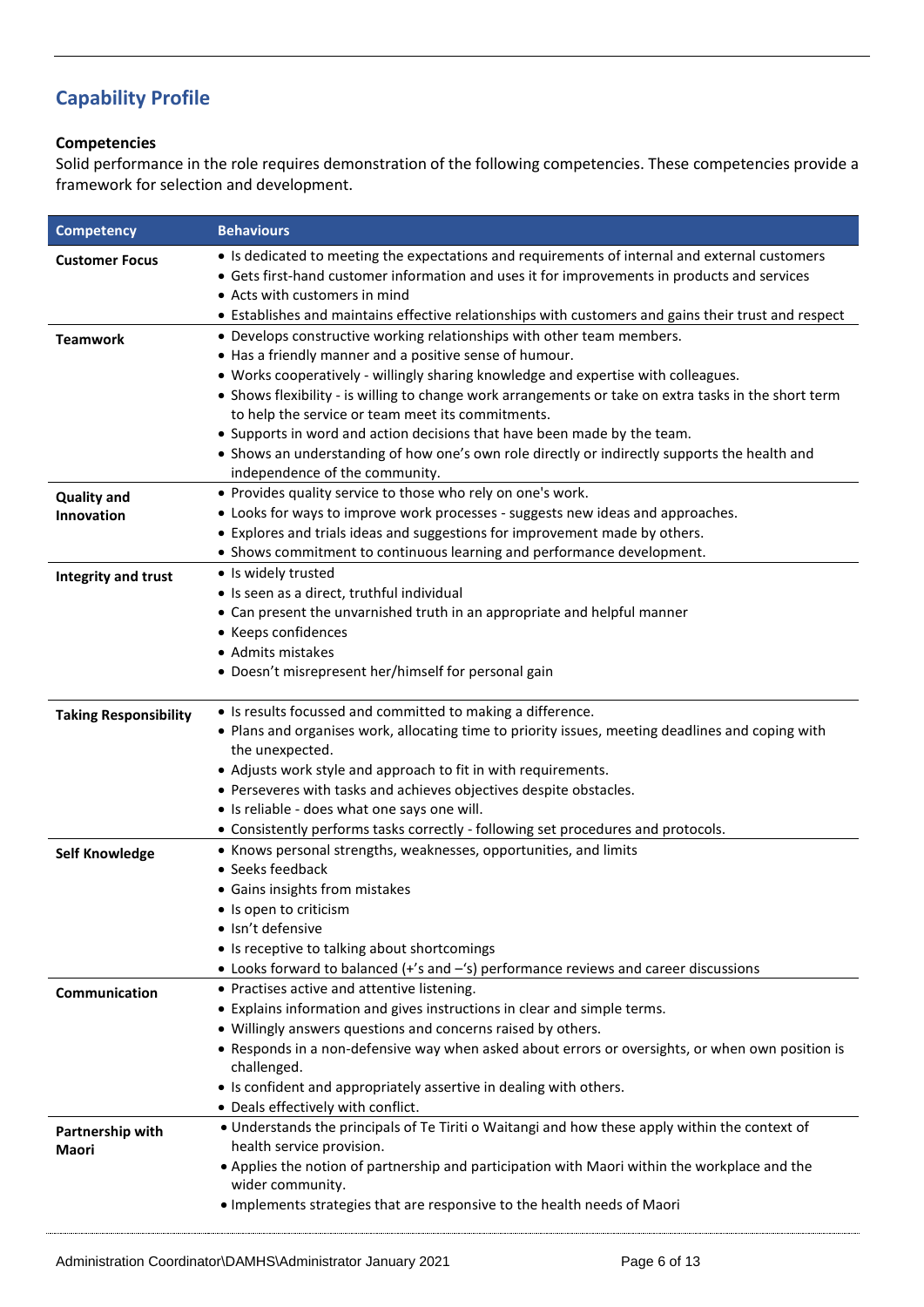| <b>Competency</b>                       | <b>Behaviours</b>                                                                                                                                                                                                                                                                                                                                                                                                                                                                                                                                                                                    |
|-----------------------------------------|------------------------------------------------------------------------------------------------------------------------------------------------------------------------------------------------------------------------------------------------------------------------------------------------------------------------------------------------------------------------------------------------------------------------------------------------------------------------------------------------------------------------------------------------------------------------------------------------------|
| <b>Customer Focus</b>                   | • Is dedicated to meeting the expectations and requirements of internal and external customers<br>• Gets first-hand customer information and uses it for improvements in products and services<br>• Acts with customers in mind<br>• Establishes and maintains effective relationships with customers and gains their trust and respect                                                                                                                                                                                                                                                              |
| <b>Teamwork</b>                         | • Develops constructive working relationships with other team members.<br>• Has a friendly manner and a positive sense of humour.<br>• Works cooperatively - willingly sharing knowledge and expertise with colleagues.<br>• Shows flexibility - is willing to change work arrangements or take on extra tasks in the short term<br>to help the service or team meet its commitments.<br>• Supports in word and action decisions that have been made by the team.<br>• Shows an understanding of how one's own role directly or indirectly supports the health and<br>independence of the community. |
| <b>Quality and</b><br><b>Innovation</b> | • Provides quality service to those who rely on one's work.<br>• Looks for ways to improve work processes - suggests new ideas and approaches.<br>• Explores and trials ideas and suggestions for improvement made by others.<br>• Shows commitment to continuous learning and performance development.                                                                                                                                                                                                                                                                                              |
| Integrity and trust                     | • Is widely trusted<br>• Is seen as a direct, truthful individual<br>• Can present the unvarnished truth in an appropriate and helpful manner<br>• Keeps confidences<br>• Admits mistakes<br>• Doesn't misrepresent her/himself for personal gain                                                                                                                                                                                                                                                                                                                                                    |

# **Essential Experience and Capability**

#### **a) Knowledge and Experience:**

- Experience in developing administrative procedures.
- Working knowledge of computer programs including Word, Excel and PowerPoint
- Commitment to customer services
- Well-developed oral and written communication skills.
- Proven ability to prioritise workload and deal with multiple tasks in pressure situations.

#### **b) Valuing the work**

Someone well-suited to the role will place a high value on the following:

- Effective working relationships with staff and management
- Following process (also discerning when a situation may require a slightly different process within policy and procedural confines)
- Accuracy and confidentiality
- Integrity, trust, highly organised and effective time management

#### **c) Other**

- Demonstrate initiative
- People-centred problem-solving capability
- Confidence to prioritise and focus
- Have a current drivers licence.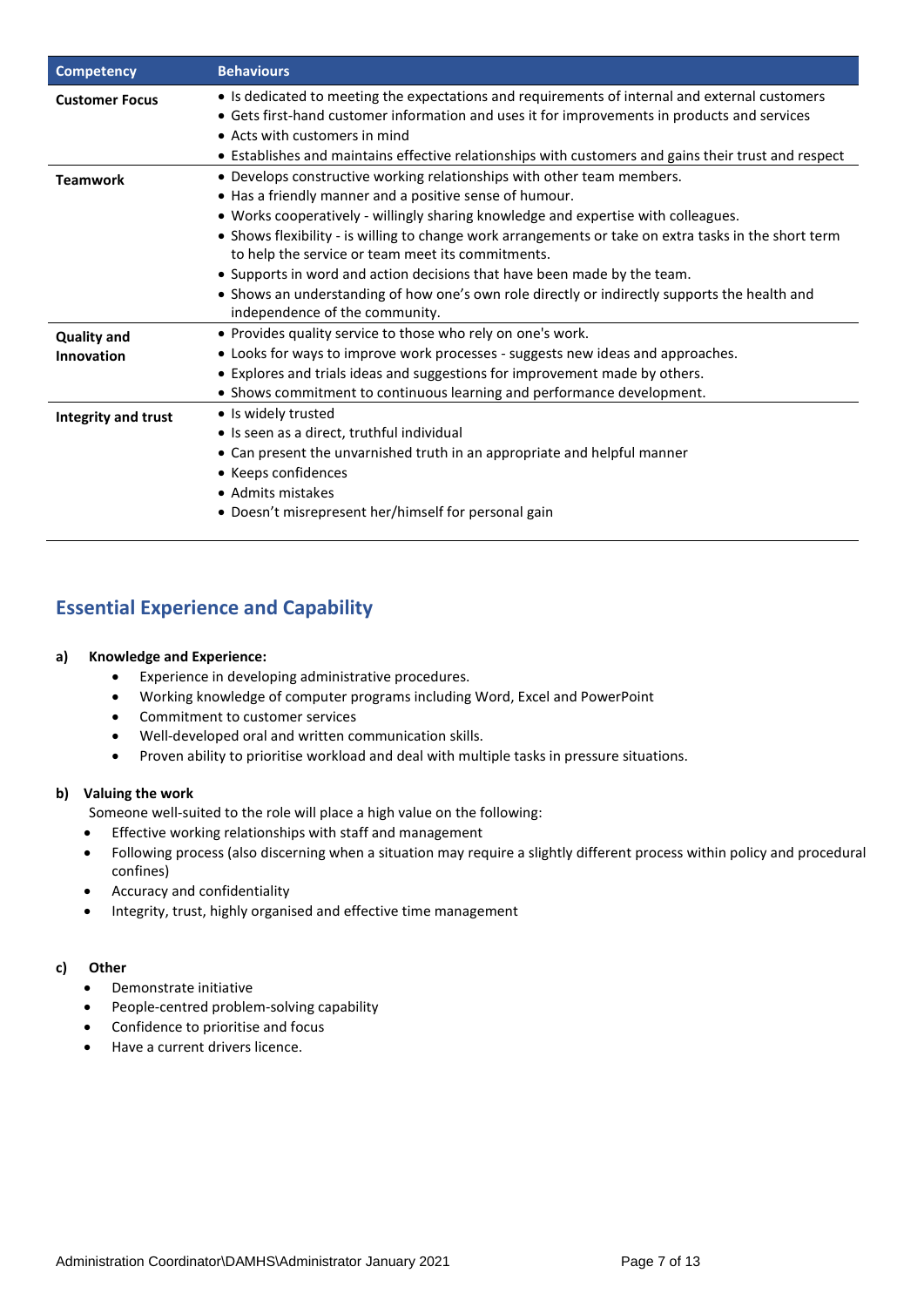

## **Role Description**

*Nau mai, haere mai ki Ūpoko ki te uru hauora*

| <b>Position:</b>       | <b>DAMHS Administrator</b>                                                  |
|------------------------|-----------------------------------------------------------------------------|
| Service / Directorate: | <b>Mental Health Addiction and Intellectual Disability Service (MHAIDS)</b> |
| <b>Responsible to:</b> | <b>Charge Nurse Manager, Adult Mental Health Services</b>                   |

### **Position Purpose**

To provide administrative support to the Director of Area Mental Health, as well as administering the Mental Health Act computer programme, ensuring information is correctly entered, and accurate records relating to clients under the Mental Health Act are maintained. Deadlines as outlined in the Mental Health Act and court requirements are adhered to

# **Key Accountabilities**

| <b>Key Accountability</b>        | <b>Deliverables/Outcomes</b>                                                                                                                                                                                                                                             |
|----------------------------------|--------------------------------------------------------------------------------------------------------------------------------------------------------------------------------------------------------------------------------------------------------------------------|
| Administer Mental Health Act     | Mental Health Act administered in a timely and statutory manner for all patients.                                                                                                                                                                                        |
|                                  | Send out reminders for clinical reviews.                                                                                                                                                                                                                                 |
|                                  | Answer and advise staff on the required processes as relating to Administrative<br>requirements under the Act.                                                                                                                                                           |
|                                  | Notify Land Transport Safety Authority of any clients under S30 MHA (CA&T) Act.                                                                                                                                                                                          |
|                                  | Ensure that transfer of clients under the Mental Health Act follows the legal<br>requirements.                                                                                                                                                                           |
|                                  | Ensure that the correct paperwork is delivered to the Family Court in a timely<br>$\bullet$<br>manner when an application is being made for a Compulsory Treatment Order.                                                                                                |
|                                  | Maintain Registers of Mental Health Act Orders and associated information.<br>$\bullet$                                                                                                                                                                                  |
|                                  | Ensure the CTO reminders and paperwork is sent to Mental Health & Addiction<br>Service staff to allow reviews to be undertaken in the appropriate time frame.                                                                                                            |
| <b>Maintain Statistical Data</b> | Maintain registers as required by the Mental Health Act and the DAMHS to<br>$\bullet$<br>provide the necessary statistics required for filing of reports to the DHB and<br>Ministry of Health.<br>All statistics are available in an acceptable time frame.<br>$\bullet$ |
|                                  | The DAMHS receive those statistics in a timely fashion.                                                                                                                                                                                                                  |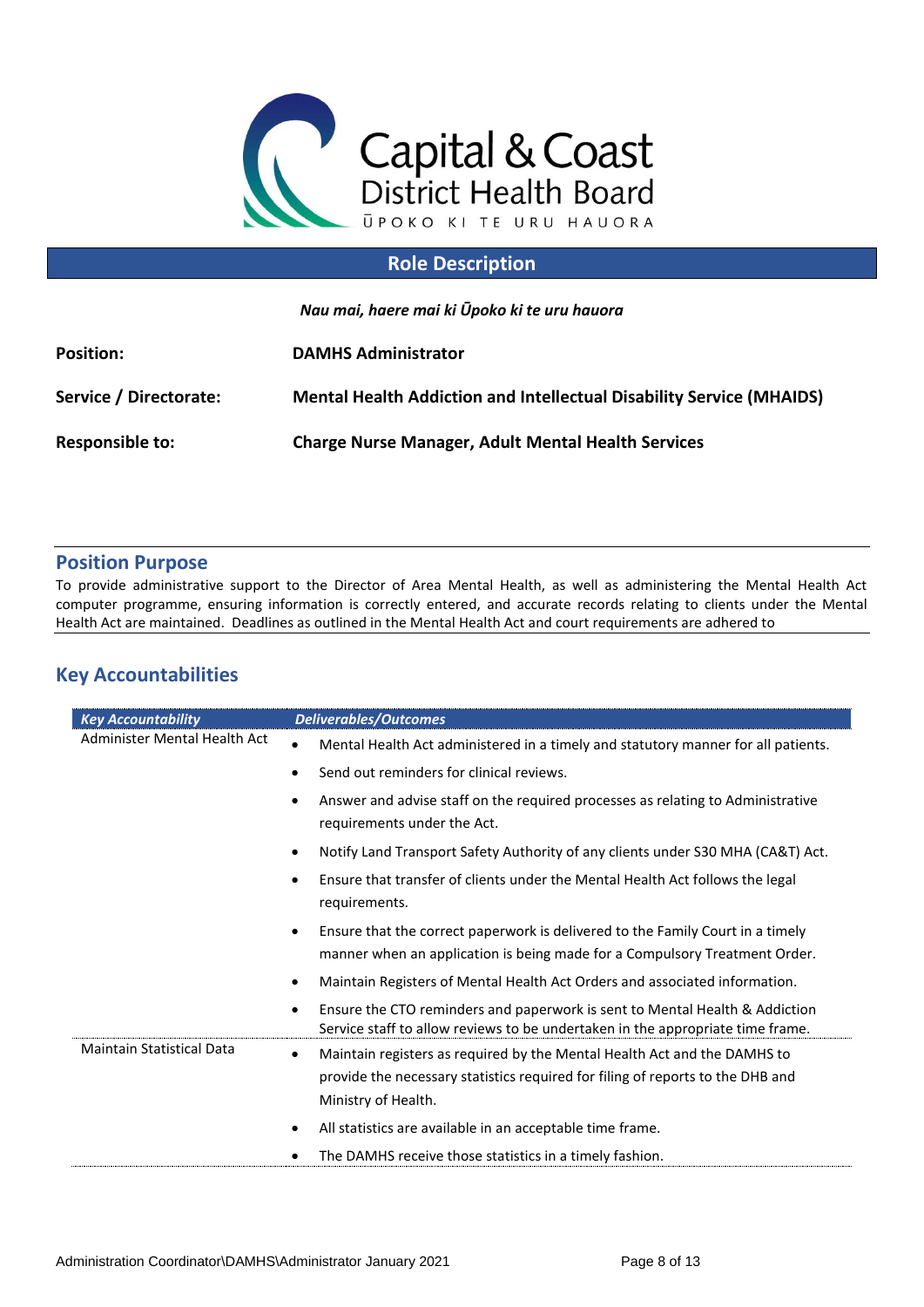| <b>Key Accountability</b>                               | <b>Deliverables/Outcomes</b>                                                                                                                                                             |
|---------------------------------------------------------|------------------------------------------------------------------------------------------------------------------------------------------------------------------------------------------|
| Communication                                           | Communicate effectively in both written and oral form with all team members.                                                                                                             |
|                                                         | Phone calls and e-mail queries are handled efficiently, effectively and<br>$\bullet$<br>appropriately.                                                                                   |
|                                                         | Escalate practice issues that could result in non-compliance of statutory<br>$\bullet$<br>requirements to the DAMHS in a timely and professional manner.                                 |
|                                                         | Meet regularly with other administration staff to discuss administrative issues.<br>$\bullet$                                                                                            |
|                                                         | All calls are dealt with in a pleasant, courteous and discrete manner.<br>٠                                                                                                              |
|                                                         | Visitors and staff are greeted in a welcoming, prompt and professional manner.<br>$\bullet$                                                                                              |
| Duly Authorised Officer (DAO)                           | Assist the DAMHS in provision of statistics around DAO activities.<br>$\bullet$                                                                                                          |
| <b>Training</b>                                         | Maintain an up-to-date list of DAO's within the Wairarapa teams<br>$\bullet$                                                                                                             |
| To maintain the Mental Health                           | Database is kept up-to-date and maintained with accurate information.<br>$\bullet$                                                                                                       |
| Act database for the DAMHS<br>Office.                   | New clients under the Mental Health Act are entered promptly into the database.<br>٠                                                                                                     |
|                                                         | Relevant information from the database including section papers, review dates<br>$\bullet$<br>and reports are distributed to appropriate clinicians, clients and District<br>Inspectors. |
|                                                         | Initial and on-going education relating to the database is given to identified<br>$\bullet$<br>administrative staff.                                                                     |
|                                                         | Directing changes of RC to community doctors on discharge.<br>٠                                                                                                                          |
|                                                         | Prepare and collate quarterly report on behalf of DAMHS.                                                                                                                                 |
|                                                         | Make appointments for patients for Section 76 reviews; send follow up letters<br>$\bullet$<br>requesting attendance; send a copy of the documents to the client's case<br>manager.       |
| To facilitate and co-ordinate                           |                                                                                                                                                                                          |
| <b>District Court hearings</b>                          | Liaise as appropriate with the District Inspector.<br>$\bullet$                                                                                                                          |
| fortnightly.                                            | Liaise with District Court staff relating to hearing schedules, clients' status and<br>general enquiries                                                                                 |
|                                                         | Set venue up with appropriate equipment.<br>$\bullet$                                                                                                                                    |
|                                                         | Section papers will be ready for signing by the District Court Judge at the hearing.<br>$\bullet$                                                                                        |
|                                                         | Court hearing dates and times are communicated to appropriate clinicians, clients<br>$\bullet$<br>and lawyers.                                                                           |
|                                                         | All section papers must be copied and sent into the Court. Court cover sheet is<br>$\bullet$<br>required with order papers.                                                              |
|                                                         | Contacting lawyers, writing to community patients regarding hearing times and<br>$\bullet$                                                                                               |
|                                                         | lawyers, contacting clinicians re hearings.                                                                                                                                              |
|                                                         | Facilitate CTO Hearings and ensure that they run in an orderly and timely fashion<br>$\bullet$<br>that benefits the court, the clinicians and clients.                                   |
| To fulfil filing, mail and<br>photocopying requirements | New client files made up accurately.<br>$\bullet$                                                                                                                                        |
|                                                         | Filing is up-to-date and completed accurately.<br>$\bullet$                                                                                                                              |
|                                                         | Ensures files are only released to authorised personnel.<br>$\bullet$                                                                                                                    |
|                                                         | Files are correctly tracked.<br>$\bullet$                                                                                                                                                |
|                                                         | Incoming mail/faxes and email messages are distributed to appropriate personnel<br>$\bullet$<br>and redirected as appropriate.                                                           |
|                                                         | Photocopying as required<br>$\bullet$                                                                                                                                                    |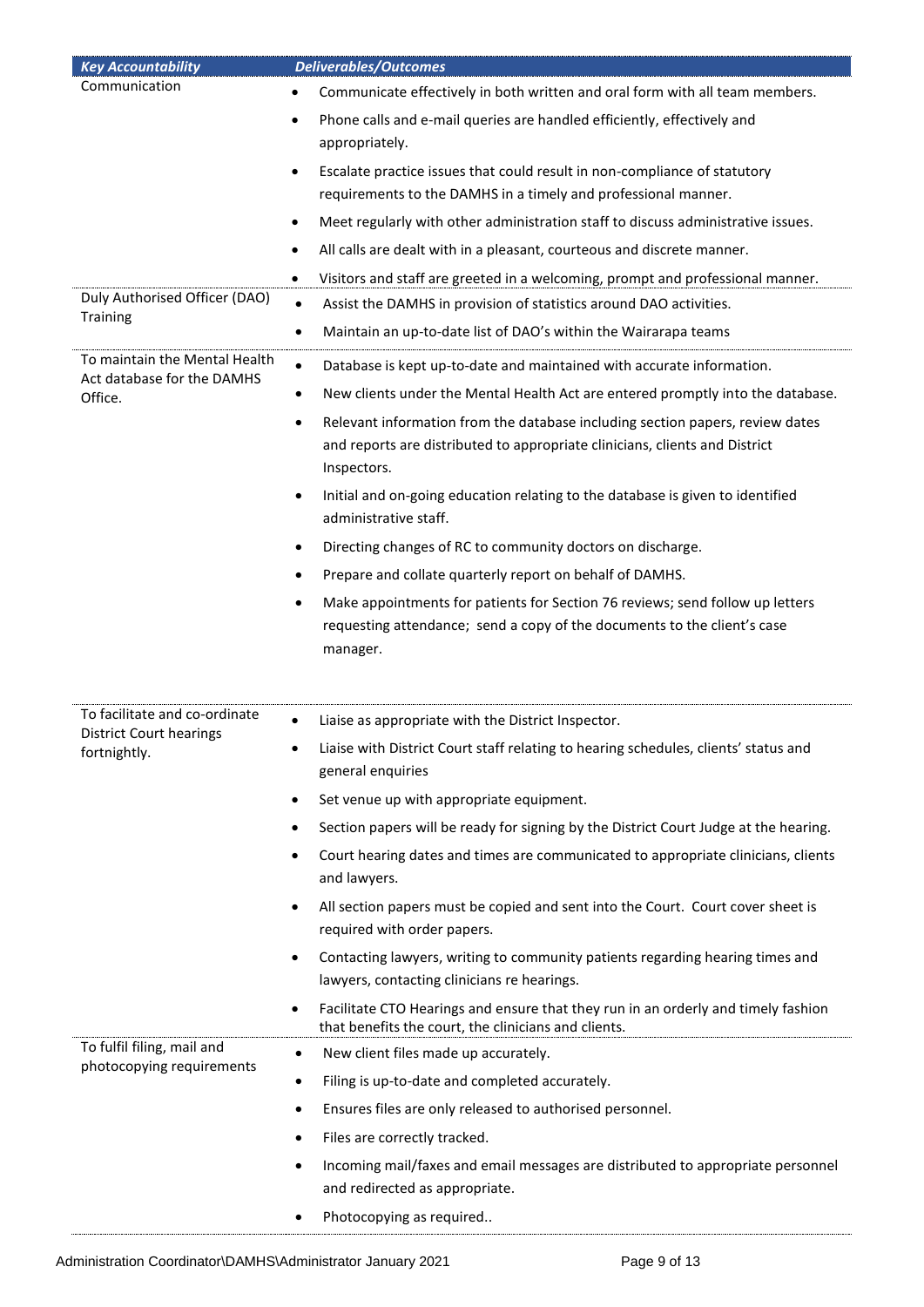| <b>Key Accountability</b>          | <b>Deliverables/Outcomes</b>                                                                                                                                                               |
|------------------------------------|--------------------------------------------------------------------------------------------------------------------------------------------------------------------------------------------|
| <b>Administration Duties</b>       | Carries out other reasonable related duties on an as required basis.                                                                                                                       |
|                                    | Participate in training activities as required.                                                                                                                                            |
|                                    | Readily accepts share of workload and seeks/offers assistance to others when<br>necessary/required.                                                                                        |
| To function within the service     | Service philosophy is reflected in staff practice.<br>$\bullet$                                                                                                                            |
| philosophy, goals and<br>standards | Policies and protocols of the Service are adhered to.<br>$\bullet$                                                                                                                         |
| Health and Safety                  | Displays commitment through actively supporting all health and safety initiatives<br>$\bullet$                                                                                             |
|                                    | Ensures all staff maintain adequate safety standards on the job through<br>٠<br>consultation, training and supervision.                                                                    |
|                                    | Ensures own and others safety at all times                                                                                                                                                 |
|                                    | Complies with policies, procedures and safe systems of work Reports all<br>٠<br>incidents/accidents, including near misses in a timely fashion                                             |
|                                    | Is involved in health and safety through participation and consultation<br>٠                                                                                                               |
| Treaty of Waitangi                 | Service activity, development and implementation is undertaken in accordance<br>$\bullet$<br>with the provisions of the Treaty of Waitangi - partnership, protection and<br>participation. |
|                                    | Ensures procedures do not discriminate against Maori.                                                                                                                                      |

A temporary change of location to another base may be required in order to meet client and service requirements.

# **Key Relationships & Authorities**

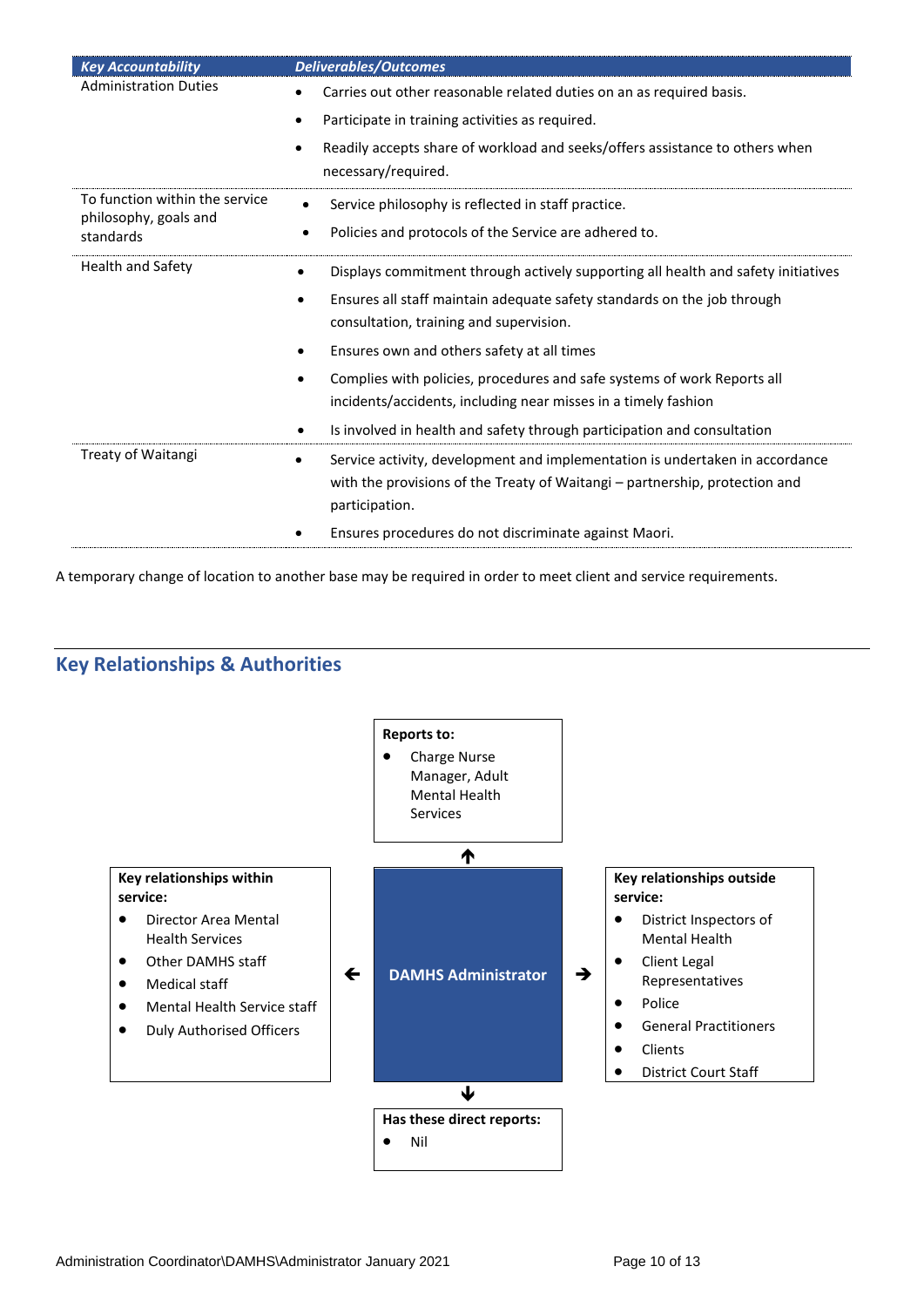# **Capability Profile**

#### **Competencies**

Solid performance in the role requires demonstration of the following competencies. These competencies provide a framework for selection and development.

| <b>Competency</b>                | <b>Behaviours</b>                                                                                                                                                                                                                                                                                                                                                                                                                                                                                                                                                                                    |
|----------------------------------|------------------------------------------------------------------------------------------------------------------------------------------------------------------------------------------------------------------------------------------------------------------------------------------------------------------------------------------------------------------------------------------------------------------------------------------------------------------------------------------------------------------------------------------------------------------------------------------------------|
| <b>Customer Focus</b>            | • Is dedicated to meeting the expectations and requirements of internal and external customers<br>• Gets first-hand customer information and uses it for improvements in products and services<br>• Acts with customers in mind<br>• Establishes and maintains effective relationships with customers and gains their trust and respect                                                                                                                                                                                                                                                              |
| <b>Teamwork</b>                  | • Develops constructive working relationships with other team members.<br>• Has a friendly manner and a positive sense of humour.<br>• Works cooperatively - willingly sharing knowledge and expertise with colleagues.<br>• Shows flexibility - is willing to change work arrangements or take on extra tasks in the short term<br>to help the service or team meet its commitments.<br>• Supports in word and action decisions that have been made by the team.<br>• Shows an understanding of how one's own role directly or indirectly supports the health and<br>independence of the community. |
| <b>Quality and</b><br>Innovation | • Provides quality service to those who rely on one's work.<br>• Looks for ways to improve work processes - suggests new ideas and approaches.<br>• Explores and trials ideas and suggestions for improvement made by others.<br>• Shows commitment to continuous learning and performance development.                                                                                                                                                                                                                                                                                              |
| Integrity and trust              | · Is widely trusted<br>· Is seen as a direct, truthful individual<br>• Can present the unvarnished truth in an appropriate and helpful manner<br>• Keeps confidences<br>• Admits mistakes<br>• Doesn't misrepresent her/himself for personal gain                                                                                                                                                                                                                                                                                                                                                    |
| <b>Taking Responsibility</b>     | • Is results focussed and committed to making a difference.<br>. Plans and organises work, allocating time to priority issues, meeting deadlines and coping with<br>the unexpected.<br>• Adjusts work style and approach to fit in with requirements.<br>• Perseveres with tasks and achieves objectives despite obstacles.<br>• Is reliable - does what one says one will.<br>• Consistently performs tasks correctly - following set procedures and protocols.                                                                                                                                     |
| <b>Self Knowledge</b>            | • Knows personal strengths, weaknesses, opportunities, and limits<br>• Seeks feedback<br>• Gains insights from mistakes<br>• Is open to criticism<br>· Isn't defensive<br>• Is receptive to talking about shortcomings<br>• Looks forward to balanced (+'s and -'s) performance reviews and career discussions                                                                                                                                                                                                                                                                                       |
| Communication                    | • Practises active and attentive listening.<br>• Explains information and gives instructions in clear and simple terms.<br>• Willingly answers questions and concerns raised by others.<br>• Responds in a non-defensive way when asked about errors or oversights, or when own position is<br>challenged.<br>• Is confident and appropriately assertive in dealing with others.<br>• Deals effectively with conflict.                                                                                                                                                                               |
| Partnership with<br>Maori        | • Understands the principals of Te Tiriti o Waitangi and how these apply within the context of<br>health service provision.<br>• Applies the notion of partnership and participation with Maori within the workplace and the<br>wider community.<br>. Implements strategies that are responsive to the health needs of Maori                                                                                                                                                                                                                                                                         |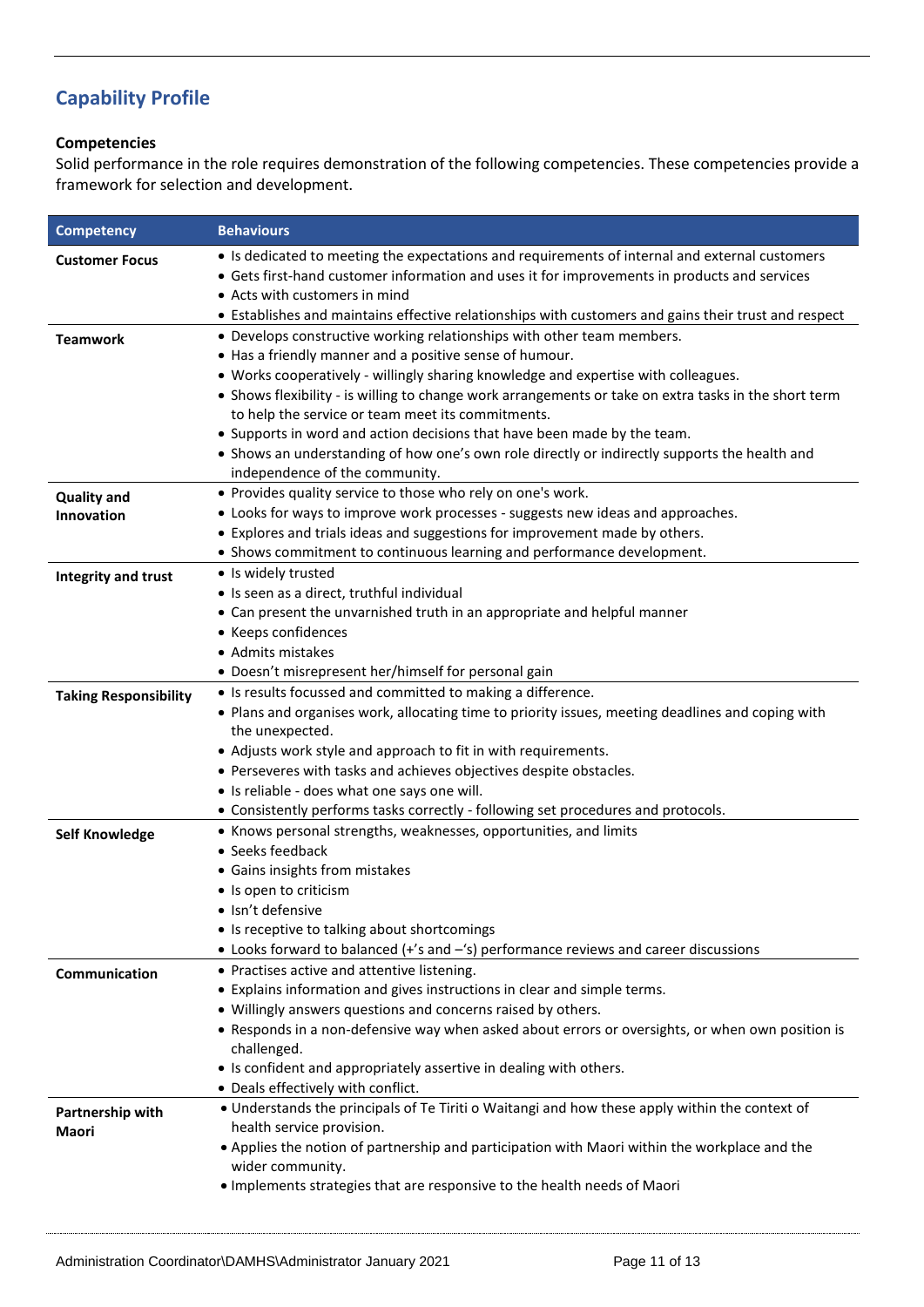| <b>Competency</b>                | <b>Behaviours</b>                                                                                                                                                                                                                                                                                                                                                                                                                                                                                                                                                                                    |
|----------------------------------|------------------------------------------------------------------------------------------------------------------------------------------------------------------------------------------------------------------------------------------------------------------------------------------------------------------------------------------------------------------------------------------------------------------------------------------------------------------------------------------------------------------------------------------------------------------------------------------------------|
| <b>Customer Focus</b>            | • Is dedicated to meeting the expectations and requirements of internal and external customers<br>• Gets first-hand customer information and uses it for improvements in products and services<br>• Acts with customers in mind<br>• Establishes and maintains effective relationships with customers and gains their trust and respect                                                                                                                                                                                                                                                              |
| <b>Teamwork</b>                  | • Develops constructive working relationships with other team members.<br>. Has a friendly manner and a positive sense of humour.<br>• Works cooperatively - willingly sharing knowledge and expertise with colleagues.<br>• Shows flexibility - is willing to change work arrangements or take on extra tasks in the short term<br>to help the service or team meet its commitments.<br>• Supports in word and action decisions that have been made by the team.<br>• Shows an understanding of how one's own role directly or indirectly supports the health and<br>independence of the community. |
| <b>Quality and</b><br>Innovation | • Provides quality service to those who rely on one's work.<br>• Looks for ways to improve work processes - suggests new ideas and approaches.<br>• Explores and trials ideas and suggestions for improvement made by others.<br>• Shows commitment to continuous learning and performance development.                                                                                                                                                                                                                                                                                              |
| Integrity and trust              | • Is widely trusted<br>• Is seen as a direct, truthful individual<br>• Can present the unvarnished truth in an appropriate and helpful manner<br>• Keeps confidences<br>• Admits mistakes<br>• Doesn't misrepresent her/himself for personal gain                                                                                                                                                                                                                                                                                                                                                    |

# **Essential Experience and Capability**

#### **c) Knowledge and Experience:**

- Experience in developing administrative procedures.
- Working knowledge of computer programs including Word, Excel and PowerPoint
- Commitment to customer services
- Well-developed oral and written communication skills.
- Proven ability to prioritise workload and deal with multiple tasks in pressure situations.

#### **d) Valuing the work**

Someone well-suited to the role will place a high value on the following:

- Effective working relationships with staff and management
- Following process (also discerning when a situation may require a slightly different process within policy and procedural confines)
- Accuracy and confidentiality
- Integrity, trust, highly organised and effective time management

#### **c) Other**

- Demonstrate initiative
- People-centred problem-solving capability
- Confidence to prioritise and focus
- Have a current drivers licence.